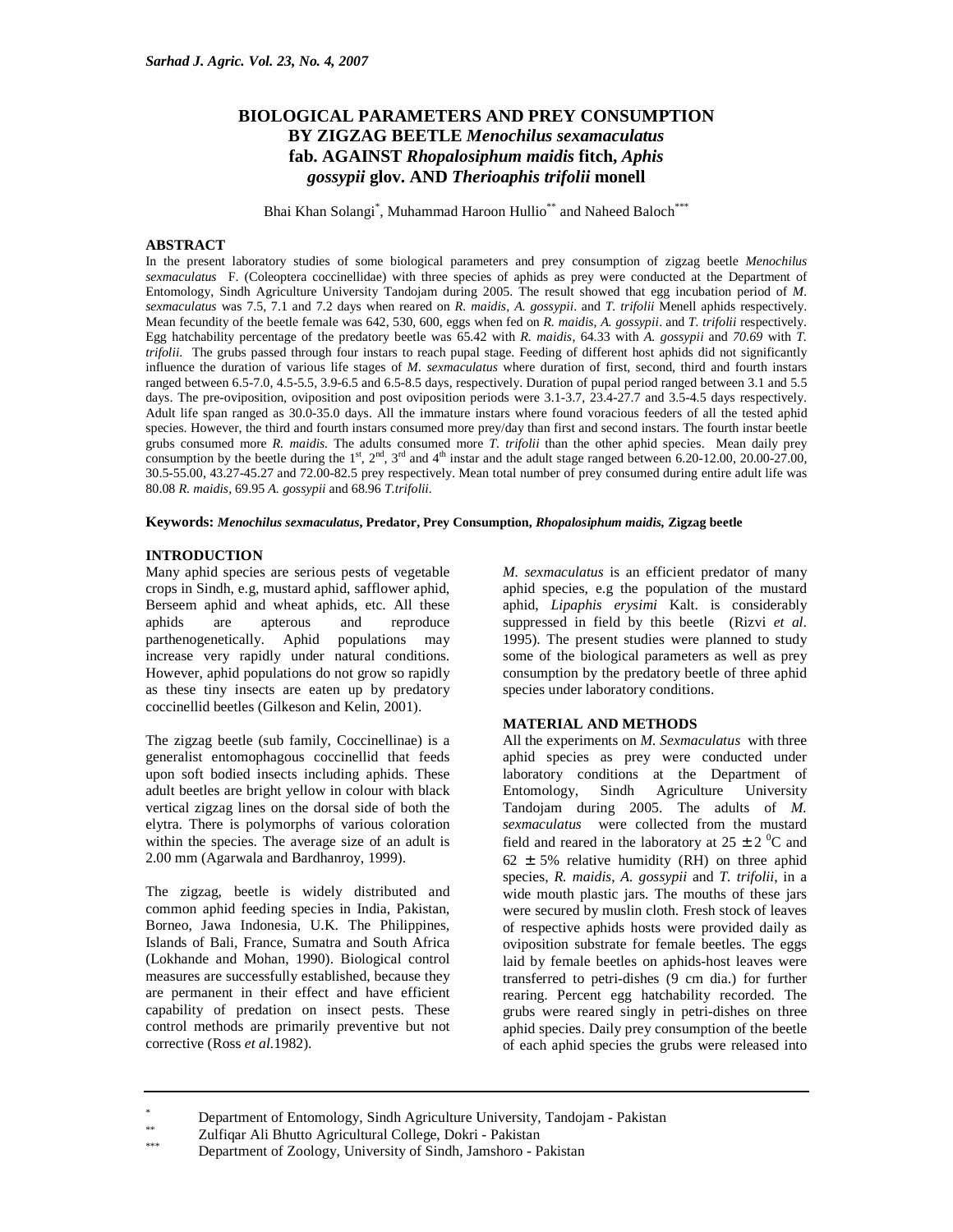petri-dishes containing, 20, 30, 60 and 150 aphids. In the choice experiment the grubs of first second, third and fourth instars were obtained from the culture maintained in the laboratory and given the three aphid species in petri-dishes on aphid host ( maize, cotton and alfalfa) leaves. The number of prey consumed by the three aphid species was daily recorded and continued till the grubs entered into next developmental stage. The number of dead aphids in each petri-dishes was also noted. For assessing predatory potential of adults and fecundity, one-day old male and female adults of *M. sexmaculatus* F. as a pair were collected from the laboratory culture and were confined in petridishes (9 mc dia.) along with 150 aphids daily as food. The sample size was 5 adult pairs (males and females). Mean number of prey consumed and the eggs laid daily recorded.

## **RESULTS AND DISCUSSION**

The results of biological parameters studies of *M. sexmaculatus*. reared on three aphid species is presented in Table-I. Mean incubation period of *M. sexmaculatus*. eggs reared on *R. Maidis, A. gossypii*  and *T. trifolli* was 7.5, 7.1 and 7.2 days respectively which was non-significant (chi-square vale 0.040 at 0.05 level). The present results are in agreement with that of Esbijerg (1980). He reported that egg incubation period of *M. sexmaculatus* was about a week.

Mean fecundity of the female *M. sexmaculatus* was 642, 530 and 600 reared on *R. maidis, A. gossypii*  and *T. trifolli* which were highly significant at 0.05 level ( $X^2 = 4.75$ ). Saha (1987) reported 1391 eggs per female when *M. sexmaculatus* F. was fed *A. gossypii*.

The differences in number of eggs laid by beetle *M. sexmaculatus* might be due to one fact the present and earlier experiment were conducted at different climatic conditions. The results of egg hatchability experiment showed that there was no sufficient difference in the percentage of eggs hatched of the predatory beetle reared on the three aphid species (table-I). Egg hatchability of the predatory beetle was 65.42 on *R. maidis* 64.33 *A. gossypii* and 70.69 *T. trifolii.* The present results are in agreement with those of Saha (1987) who reported 48.9-54.80% egg hatchability of the eggs when *M. sexmaculatus*  females reared on cotton aphid.

The results of biology experiments of *M. sexamaculatus* showed that there were four instars which was followed by a pupal stage (table-I). Feeding of different aphid species did not significantly influence the duration of various life stages of *M. sexmaculatus*. Mean duration of first, second, third and fourth instar ranged between 6.5- 7.0, 4.5-5.5, 3.9-6.5 and 6.5-8.5 days respectively.

Pupal period ranged between 3.1-5.5 days. Rajput (1990) reported that pupal period of *M. sexmaculatus* ranged from 4 to 6 days with an average of 4.7 days.

Pre-oviposition, oviposition and post oviposition periods of female *M. sexmaculatus* were 3.1-3.7, 23.4-27.7 and 3.5-4.5 days, respectively (table-I). Adult life span of *M. sexmaculatus* was 30.00-35.0 days. The results of present study are in agreement with those of Patel and Vyas (1984) who found that adult *M. sexmaculatus* lived for 16-49 days when feed on *aphis craccivora.* 

The results of Table-II indicates that all the beetle instar, were voracious feeders of all the aphid species tested. Prey consumption by the beetle was highly significant between  $3<sup>rd</sup>$  and  $4<sup>th</sup>$  instar but non-significant between first and second instars. Fourth instar and adult *M. sexmaculatus* consumed more *R. maidis* than the other two aphid species. Verma *et al.* (1983) had reported that mustard aphid is least preferred by *M. sexmaculatus* grubs. Daily total number of aphids consumed by first to fourth instars was 49.47, 25.04 and 57.11 of *R. maidis, A. gossypii* and *T. trifolii* which was highly significant at 0.05 level (12.7 chi-square). Patel and Vyas (1984) reported that *M. sexmaculatus* grubs can consume a higher number of 79 *Aphis craccivora* per day.

The data in Table-III indicates that prey consumption by adult *M. sexmaculatus* of all the three aphid species tested increased with age where maximum number of prey were consumed on 8<sup>th</sup> day of *R. Maidis* with 109.2 prey on  $4<sup>th</sup>$  day *A*. *gossypii* with 100.9 aphid and 8th day of *T. trifolii*  with (98.7) aphids. Mean number of prey consumed during entire adult life was 80.08, 69.95 and 68.96 of *R. maidis, A. gosypii* and *T. trifolii*  respectively. Gupta and Yadava (1989a and b) reported that adults *M. sexmaculatus* consumed a mean number of 30 *Myzus persicae* per day day.

#### **CONCLUSION**

*Menochilus sexmaculatus* Fab. grubs and adults were voracious feeders on corn leaf aphid, cotton aphid, and alfalfa aphid. This beetle has great potential for use biological control of these three aphid species.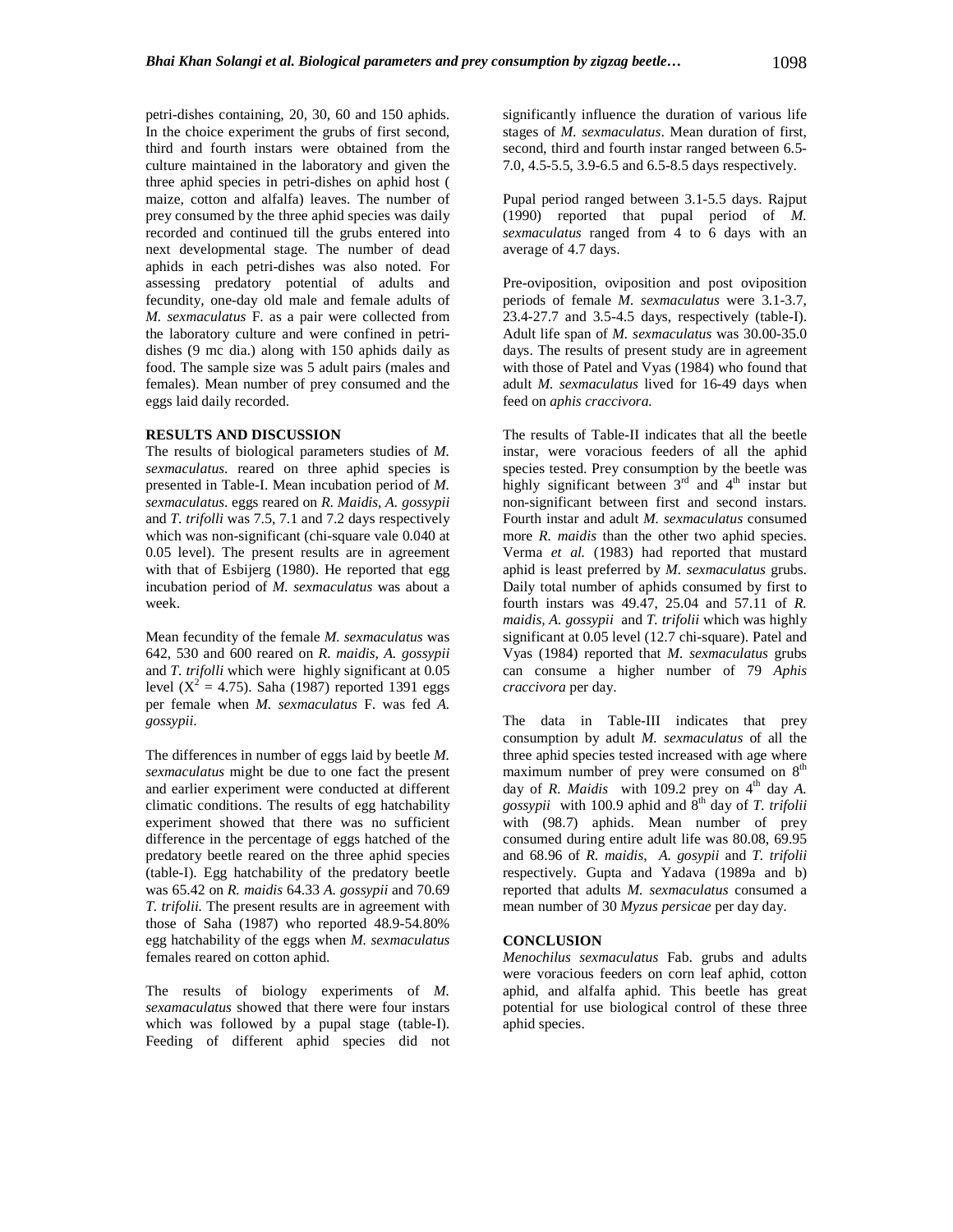| Parameter                        | Mean values on |             |                    |            |
|----------------------------------|----------------|-------------|--------------------|------------|
|                                  | R. maidis      | A. gossypii | T. trifolii        | Chi-square |
| Egg incubation Period (days)     | 7.5            | 7.1         | 7.2                | $0.040$ NS |
| Number of eggs/female            | 642            | 530         | 600                | 4.75 HS    |
| Percent hatchability             | 65.42          | 64.33       | 70.69              | $0.49$ NS  |
| Duration of first instar (days)  | 6.6            | 6.5         | 7.0                | $0.04$ NS  |
| Duration of second-instar (days) | 5.2            | 5.5         | 4.5                | $0.45$ NS  |
| Duration third instar days       | 4.4            | 6.5         | 3.9                | 1.00 NS    |
| Duration fourth instar (days)    | 8.5            | 8.4         | 6.5                | 0.30 NS    |
| Duration pupal Period (days)     | 5.5            | 3.1         | 3.6                | $0.36$ NS  |
| Duration pre-oviposition         | 3.1            | 3.5         | 3.7                | $0.03$ NS  |
| Duration oviposition Period-days | 23.4           | 23.9        | 27.7               | $0.28$ NS  |
| Duration post-oviposition period | 4.4            | 3.5         | 4.5                | $0.07$ NS  |
| Adult longevity (days)           | 32.0           | 30.00       | 35.0               | $0.26$ NS  |
| <b>NS</b><br>$=$ Non significant | <b>HS</b><br>, | $=$         | Highly significant |            |

**Table I:** *Some biological parameters of Menochilus sexmaculatus reared on three aphid species under laboratory conditions at*  $25 \pm 2^oC$ 

**Table II:** *Mean number of R. maidis, A. gossypii and T. trifolii consumed by Menochilus sexmaculatus under laboratory conditions*  $25 \pm 2$  °C

| Parameter                                | Mean values on |             |                    |            |
|------------------------------------------|----------------|-------------|--------------------|------------|
| Number of prey consumed<br>/day          | R. maidis      | A. gossypii | T. trifolii        | Chi-square |
| First instar                             | 6.20           | 6.40        | 12.00              | 1.43 NS    |
| Second instar                            | 20.82          | 20.00       | 27.00              | $0.37$ NS  |
| Third instar                             | 55.00          | 30.5        | 44.2               | 5.4 HS     |
| Fourth instar                            | 115.87         | 43.27       | 145.27             | 51.47 HS   |
| number<br>Mean<br>of<br>prey<br>consumed | 49.47          | 25.04       | 57.11              | 12.7 HS    |
| Adult                                    | 82.5           | 72.00       | 74.00              | $0.36$ NS  |
| $=$ Non significant<br>NS                | ,              | HS<br>$=$   | Highly significant |            |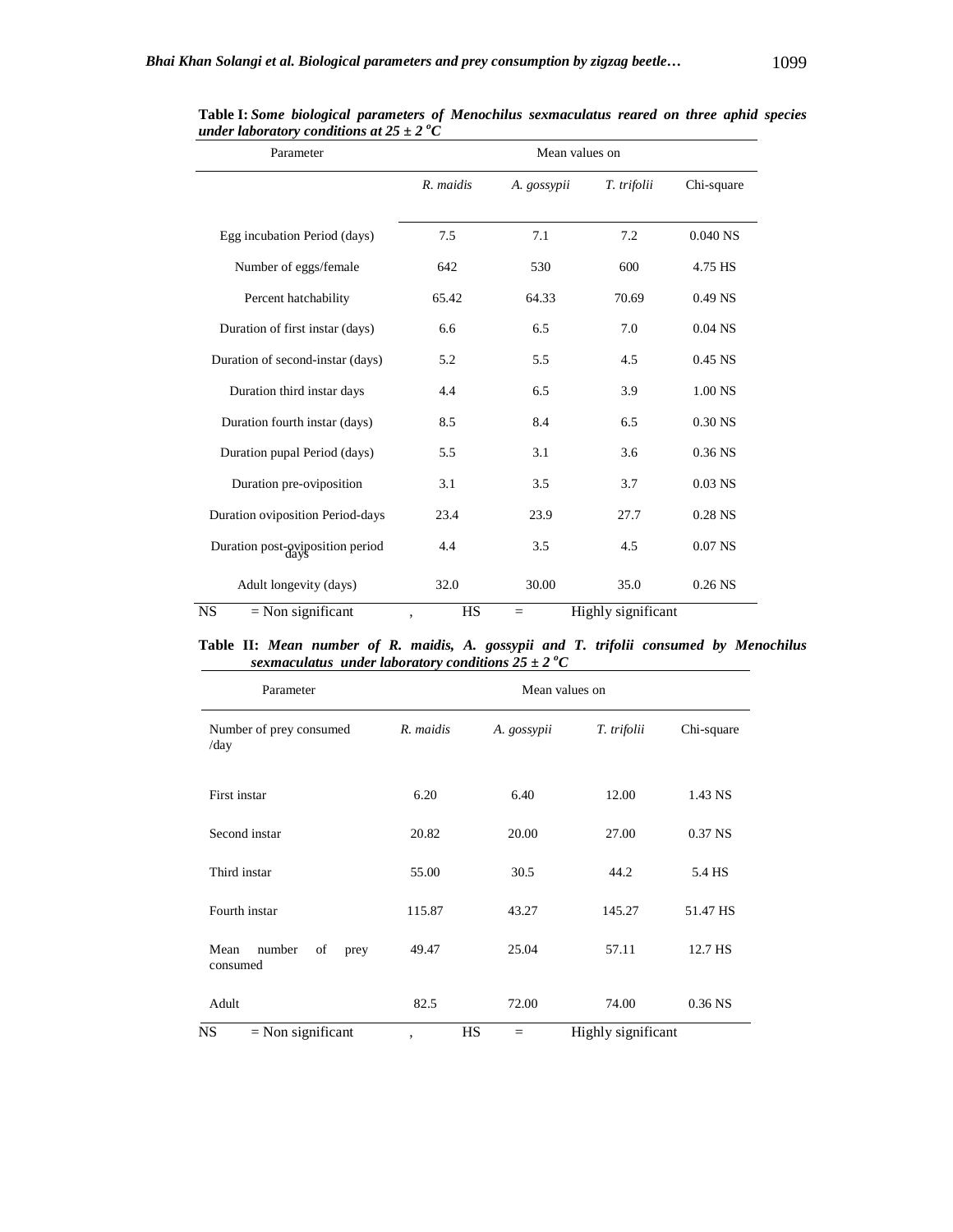| Age of beetle    | R. maidis | A. gossypii | T. trifolii |
|------------------|-----------|-------------|-------------|
| $1.$             | 71.9      | 65.8        | 66.7        |
| 2.               | 82.5      | 77.5        | 68.5        |
| 3.               | 93.3      | 83.2        | 73.8        |
| $\overline{4}$ . | 107.0     | 100.9       | 78.0        |
| 5.               | 113.2     | 98.2        | 80.8        |
| 6.               | 114.2     | 96.7        | 82.2        |
| 7.               | 119.3     | 90.3        | 94.0        |
| 8.               | 109.2     | 89.5        | 98.7        |
| 9.               | 100.8     | 83.4        | 95.5        |
| 10.              | 95.0      | 81.0        | 88.0        |
| 11.              | 91.6      | 80.6        | 83.8        |
| 12.              | 89.4      | 76.9        | 82.0        |
| 13.              | 86.7      | 75.0        | 80.6        |
| 14.              | 82.2      | 80.0        | 78.8        |
| 15.              | 84.0      | 82.0        | 77.5        |
| 16.              | 83.2      | 71.2        | 70.2        |
| 17.              | 80.4      | 65.5        | 76.5        |
| 18.              | 78.6      | 64.0        | 68.5        |
| 19.              | 77.9      | 60.5        | 65.7        |
| 20.              | 80.0      | 62.2        | 71.5        |
| 21.              | 68.5      | 63.0        | 68.0        |
| 22.              | 74.3      | 61.8        | 65.5        |
| 23.              | 76.6      | 62.6        | 66.0        |
| 24.              | 70.2      | 64.0        | 61.5        |
| 25.              | 67.7      | 57.0        | 65.0        |
| 26.              | 58.6      | 53.3        | 60.5        |
| 27.              | 65.3      | 50.6        | 66.0        |
| 28.              | 67.6      | 52.2        | 60.0        |
| 29.              | 56.0      | 47.8        | 58.7        |
| 30.              | 69.3      | 41.0        | 58.2        |
| 31.              | 61.6      | 30.8        | 54.6        |
| 32.              | 37.5      | 00.00       | 52.2        |
| 33.              | 30.2      | 00.00       | 50.0        |
| 34.              | 00.00     | $00.00\,$   | 45.5        |
| 35.              | 00.00     | $00.00\,$   | 36.0        |
| 36.              | 00.00     | 00.00       | 33.8        |
| Mean             | 80.08     | 69.95       | 68.96       |

**Table III** *Mean daily number of R. maidis, A. gossypii and T. trifolii consumed by adult Menochilus sexmaculatus under laboratory conditions*  $25 \pm 2 \degree C$ 

## **REFERENCES**

- Agarwala, B.K and M.S. Choudhuri. 1995. Use of alternative foods in the rearing of aphidophagous lady beetle, *Menochilus sexamaculatus* Fab. Entomol. 20 (2): 19-23.
- Agarwala, B.K. and P. Bardhanroy. 1999. Numerical response of lady bird beetles (Coleoptera: Coccinellidae) to aphid prey (Homoptera: Aphididae) in a field bean in North East India. J. Appld. Entomol. 123 (7): 401-405.
- Anand, R.K. 1983. Predation by *Coccinella Linn., and*

*sexmaculata* Fab., on five species of aphids. Pranikee. 4: 234-237.

- Esbijerg, P. 1980. The seven spotted ladybird beetles<br> *Coccinella* septempunctata L. *Coccinella septempunctata* L. Plantesygdomme. 524: 171-174.
- Gilkeson, L. and M. Kelin. 2001. Natural enemies of insect pests. Coop. Ext, Cornell Univ. Ithea, N.Y. 63 pp.
- Gupta, B.M. and C.P.S. Yadava. 1989a. Role of Coccinellid predators in regulation on cumin in field. Indian J. Entomol. 51 (1): 24-28.